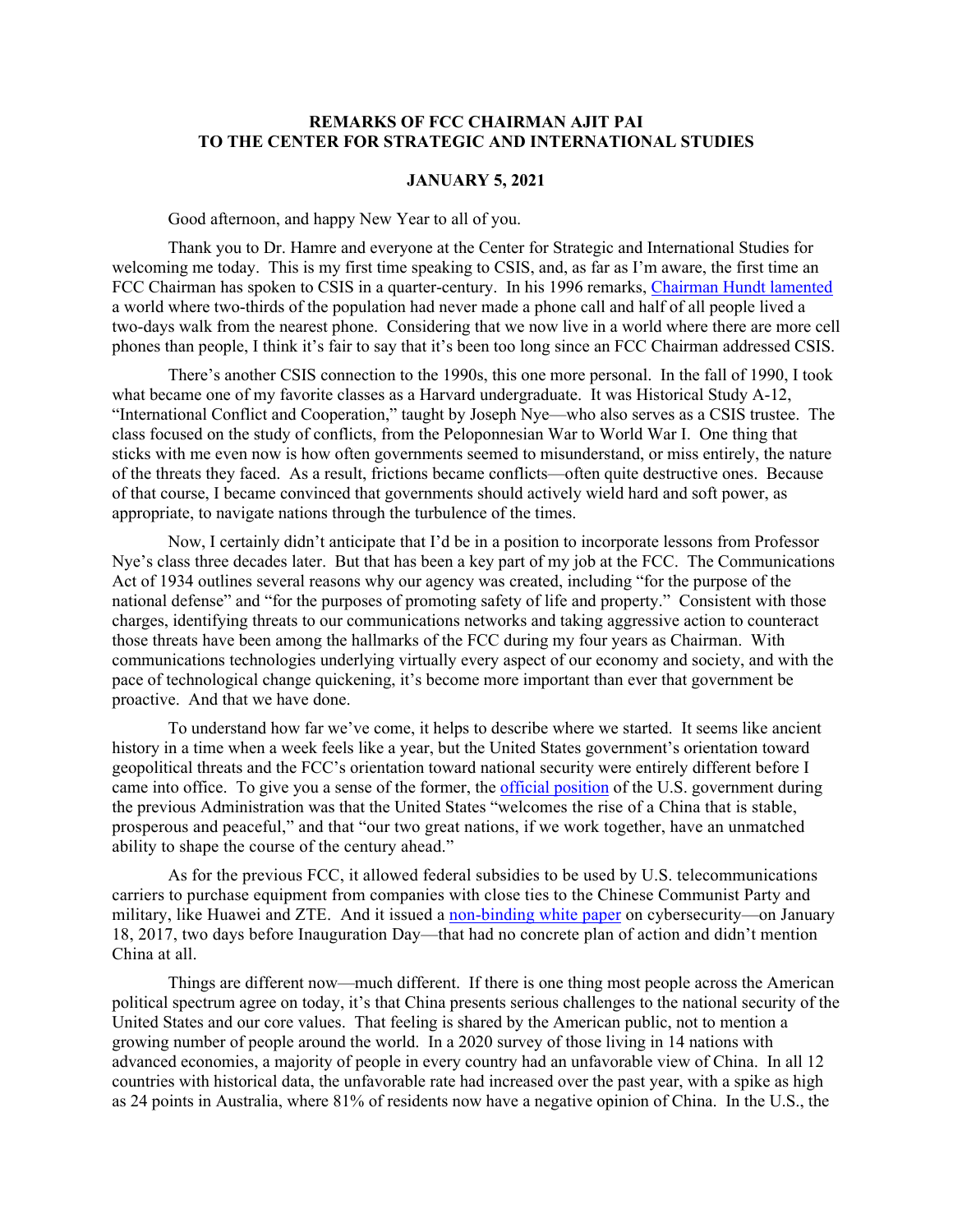percentage of people with an unfavorable opinion of China increased from 60% to 73% over the past year.

Where does this global shift in sentiment come from? A lot of it, no doubt, has to do with the many examples of the Chinese Communist Party's appalling behavior, from the repression and detention of Muslims in Xinjiang to the crushing of dissent in Hong Kong to corporate espionage and rampant theft of intellectual property to the concealment of the COVID-19 outbreak that has had a catastrophic impact across the globe.

But there is also an increasing recognition that the Chinese Communist Party is using its growing influence over global commerce to advance its own pernicious interests. Just three weeks ago, for example, Zoom's liaison with Chinese government officials [was charged](https://www.nytimes.com/2020/12/18/technology/zoom-tiananmen-square.html?searchResultPosition=1) by federal prosecutors for disrupting and censoring video meetings commemorating the anniversary of the Tiananmen Square massacre. And last month, we saw two new reports linking major Chinese companies to the government's persecution of Uighur Muslims. [Documents were uncovered](https://www.washingtonpost.com/technology/2020/12/08/huawei-tested-ai-software-that-could-recognize-uighur-minorities-alert-police-report-says/) revealing that Huawei had tested facial recognition software that could be used by China's Orwellian surveillance system to identify Uighurs, which would trigger automatic alerts to local police. And Alibaba, sometimes characterized as China's version of Amazon, [was caught marketing](https://www.nytimes.com/2020/12/16/technology/alibaba-china-facial-recognition-uighurs.html) the ability of its cloud services to detect the faces of Uighurs and other ethnic minorities.

These cases reflect a disturbing and growing pattern of behavior by China. They also raise a broader concern about the security of the United States. If China is willing to use its business connections and leverage to shut down online memorial services, who knows what would happen if we allow Chinese companies' equipment to be incorporated into our communications networks.

So whatever our policy differences on other matters at the FCC over the past four years, on this issue we've had a consensus. We've acted decisively and in a bipartisan way to address the threats to our communications networks.

Take the issue of supply chain integrity. For years, U.S. government officials and national security experts have expressed concern about the security threats posed by certain foreign equipment and software providers. Hidden backdoors to our networks in routers, switches, and other network equipment can allow hostile actors to inject viruses and other malware, steal Americans' private data, spy on U.S. companies and government agencies, and more.

This threat is compounded by the consolidated marketplace today for advanced communications equipment. Indeed, the largest global supplier right now is the Chinese company Huawei. This is a major concern.

While Huawei positions itself as a private company, it has significant ties to the Chinese government, namely, the Communist Party and China's military. Moreover, China's National Intelligence Law requires all companies subject to its jurisdiction to comply with requests from the country's intelligence services. These requests cannot be disclosed to any third parties, such as Huawei's customers in China or abroad. That means China could compel Huawei to spy on foreign individuals and businesses and prevent Huawei from disclosing such surveillance requests. And this isn't just hypothetical: Independent cybersecurity experts have found numerous backdoors and other vulnerabilities in Huawei equipment and firmware that put private information carried by that equipment at risk.

At the FCC, we have taken action to address this threat. Specifically, we have prohibited the use of money from our over \$8 billion a year Universal Service Fund to purchase or obtain any equipment or services produced or provided by companies that the Commission determines pose a national security threat to the integrity of communications networks or the communications supply chain. And we have specifically designated Huawei and ZTE as companies that pose such a threat.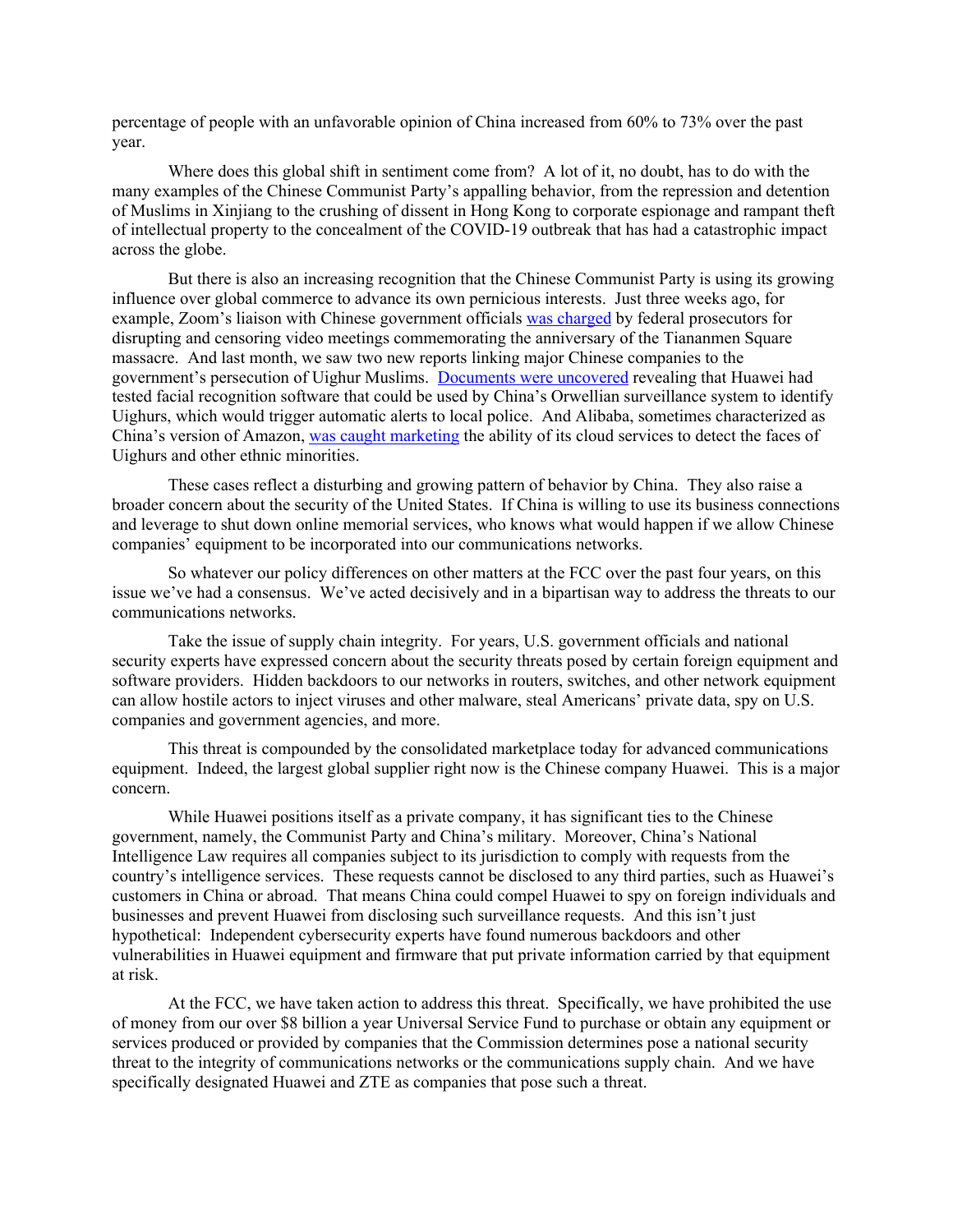We also recognized that some U.S. carriers had already incorporated insecure equipment into their networks. So we had to come up with a process from scratch for addressing this problem—and we did. We started a data collection to identify and catalog insecure equipment used in USF-funded communications networks. Having completed this review, we determined that it will likely cost at least \$1.8 billion to remove and replace Huawei and ZTE equipment in U.S. networks. We adopted rules to implement the so-called "rip and replace" program, which will require carriers to remove this equipment and reimburse them for the cost of replacing it. And just last month, Congress provided the FCC with \$1.9 billion for this program. So we are now well on the way to getting insecure equipment out of our nation's communication networks.

In addition to addressing the equipment that goes into our networks, the FCC has also taken action to ensure that foreign telecommunications companies that obtain or seek access to the U.S. market do not present a national security threat. In May 2019, the FCC denied China Mobile's application to enter the U.S. market for national security reasons. Since this decision, we issued orders to four other Chinese state-owned companies—China Telecom, China Unicom, Pacific Networks, and ComNet—that already hold such FCC authorizations. The orders required these companies to demonstrate why the FCC should not begin proceedings to revoke and terminate their authorizations to operate in the United States based on similar national security concerns. Last month, the Commission started the process for determining whether to revoke and terminate China Telecom's authority to operate in the United States. The FCC found that China Telecom has failed to rebut the serious concerns of the Executive Branch about its continued presence in the United States and that more than sufficient cause exists to move forward. We also recently received additional information and evidence from the Executive Branch on the security threats posed by the remaining three companies.

The Commission's China Mobile and China Telecom decisions followed recommendations made by expert agencies in the Executive, which concluded that the companies' operations in the United States pose substantial national security risks.

This is consistent with our overall "whole of government" effort on national security issues in the telecommunications sector. For example, last April, the President issued an Executive Order reforming the process by which the Executive Branch assists the FCC in evaluating national security and law enforcement concerns that may be raised by foreign participation in the United States telecommunications services sector—what has traditionally been known as the Team Telecom process. And then last fall, the FCC adopted a new set of rules consistent with the Executive Order, formalizing the close working relationship across our agencies on foreign-ownership matters and offering much-needed clarity to the private sector on Team Telecom's operations. They also require parties to furnish Executive Branch agencies with responses to a set of standardized national security and law enforcement questions designed to provide the agencies with information they need from applicants to facilitate their review. Our reform of the Team Telecom process, which facilitates beneficial foreign investment and prevents harmful foreign ownership, is a clear indicator that this broader effort is not about isolationism or protectionism; it's about allowing such investment consistent with national security.

Thus far, I've talked about the decisive action we've taken on what you might call "defensive" measures: preventing problematic equipment from getting into our networks, denying market access to problematic carriers, and the like. But we've also been on offense, too, to ensure that our nation's communications networks will enable us to be strong economically at home. There's perhaps no better example of that than 5G, the next generation of wireless technology.

These networks will bring exponential increases in speed, responsiveness, and capacity. They will enable new and improved services and applications that will grow our economy and improve our standard of living.

That's why the FCC has aggressively executed what we call our 5G FAST plan, which features three key parts: freeing up commercial spectrum, promoting the installation of wireless infrastructure, and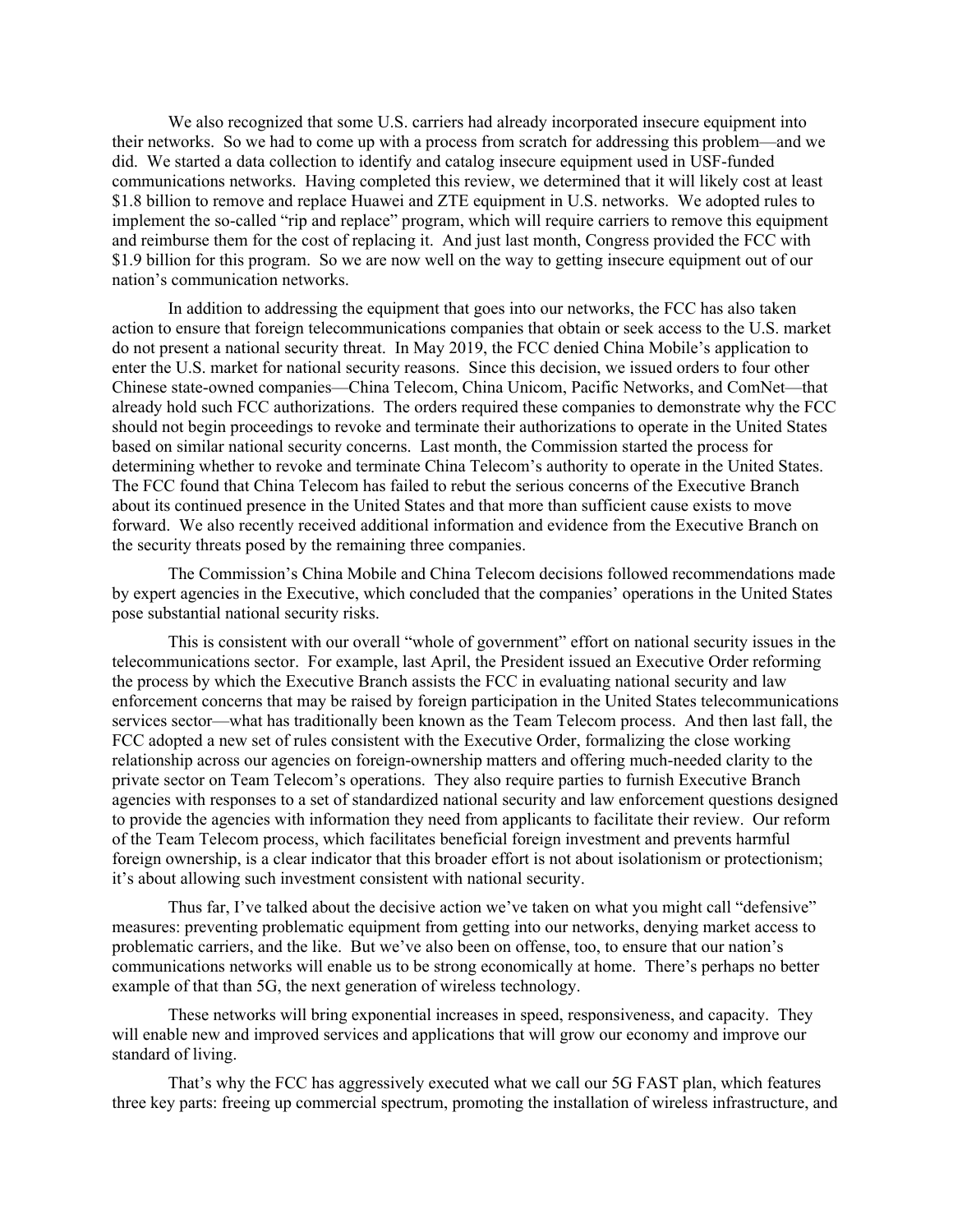encouraging fiber deployment (fiber being critical for backhauling wireless traffic into the core of the networks).

This market-driven strategy has been incredibly successful. For example, we've completed four auctions in less than two years that have repurposed massive amounts of spectrum for 5G. And we're on the brink of wrapping up the highest-grossing spectrum auction in U.S. history, which will free up 280 megahertz of spectrum for 5G. In addition, we've seen an exponential increase in wireless infrastructure during my tenure, with ten times as many new cell sites deployed over the past four years as in the four years before that. And the U.S. set a record for fiber deployment in 2018, a record that was broken in 2019.

Leading the world in 5G development and deployment is critical for our economy and global competitiveness. But we've gone even further. It's not enough for our 5G networks to be strong. They also have to be secure. When 5G is embedded in almost every aspect of our society and economy—from businesses to homes, hospitals to transportation networks, manufacturing to the electrical grid—securing our networks will become much more important and much more difficult. And this has to be considered at the outset of 5G deployment. We simply can't take a risk and hope for the best.

As a Council on Foreign Relations [white paper](https://www.cfr.org/report/securing-5g-networks) explained, "5G networks will expand the number and scale of potential vulnerabilities, increase incentives for malicious actors to exploit those vulnerabilities, and make it difficult to detect malicious cyber activity."

So in addition to the specific steps I outlined earlier dealing with supply chain integrity, we've encouraged companies to think about the network architecture of the future.

Traditionally, wireless networks relied on a closed architecture, in which a single vendor supplied the components between the network edge and core. Now, telecom companies have begun developing and deploying open, interoperable, standards-based, virtualized radio access networks. This is essentially software displacing hardware. These Open Radio Access Networks, commonly known as Open RANs, offer an alternative to traditional cellular network architecture. And they could enable a diversity in suppliers, better network security, and lower costs. And from a national perspective, we have an existing advantage in software development, and a culture that embraces open-source solutions.

The FCC has encouraged the research and development of Open RAN solutions. This past September, the FCC hosted a meeting of experts from the public and private sectors to discuss the current state of Open RAN-related technologies and the path ahead. A consensus emerged from the forum that Open RAN technologies are already showing great promise in the U.S. and around the world, and that the public and private sectors should continue to collaborate and help encourage their deployment.

We've also been on offense on the international front. I made it a personal priority to advance the cause of network security diplomatically, both through multilateral engagements and directly with our foreign partners. Indeed, I daresay that I've visited, spoken with and cooperated with our foreign counterparts more than any FCC Chairman in recent history.

Now, when this initiative started, pessimism was the dominant reaction here at home. There was much chatter here about how the FCC wasn't doing enough, how the U.S. government was going it alone, and how we were unlikely to get results—you name it.

But we stayed the course, and we succeeded.

The multilateral engagement has been especially fruitful. For instance, in May 2019, I traveled to Prague as part of the U.S. delegation for a high-level conference on 5G security with key international allies. That conference resulted in the creation of the Prague Proposals: a concrete, risk-based framework for understanding the security of communications networks. 32 countries, including the United States, agreed to that framework. The Prague 5G Security Conference redoubled its efforts this past September, holding its second summit (virtually) to address ongoing issues regarding vendors posing national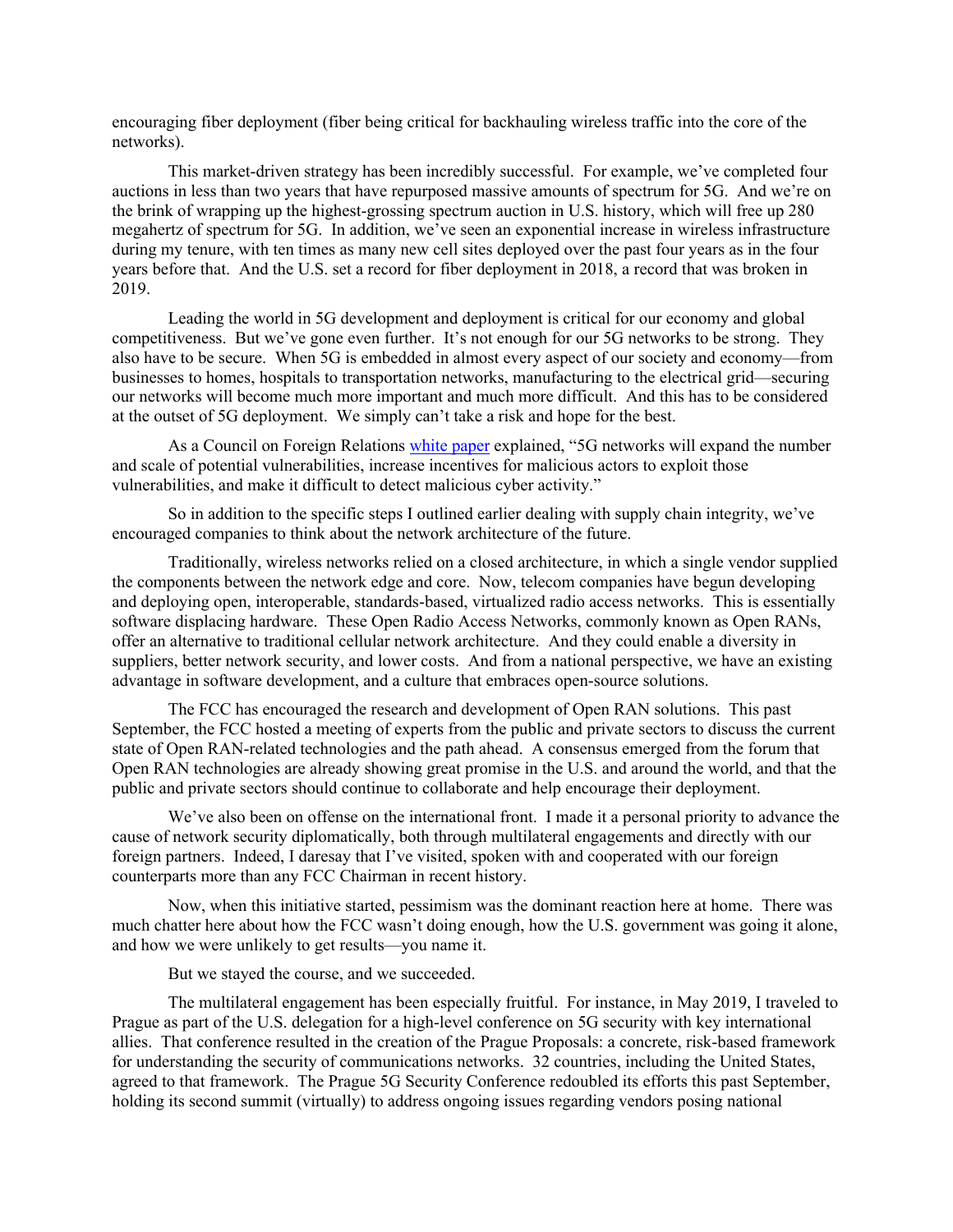security threats, as well as the potential for Open RAN technologies to make 5G networks more secure. I laud this multinational effort not just for its substance but also for what it symbolizes.

For the FCC, Prague was a blueprint for what was to come. Ever since then, I've raised the issue of 5G security and supply chain integrity almost every time I've gone abroad and spoken to international audiences. There have been many: the United Arab Emirates, Bahrain, Saudi Arabia, India, Germany, the United Kingdom, Malaysia, Singapore, Vietnam, and Japan, to name a few. Sometimes I've made the pitch alone. Sometimes, we've worked with other agencies to advance this message. But the common thread is that we've built capital by demonstrating with our presence and voices and ears that we value our bilateral relationships on this issue.

For instance, two years ago, I briefed the State Department's Chiefs of Mission Conference—the annual meeting to which all leaders of U.S. diplomatic missions abroad are invited—on 5G security issues. This led to more information sharing with our posts around the world, positive exchanges abroad (such as a productive visit to Portugal, hosted by the U.S. ambassador), and more.

This work hasn't been easy. It's taken a lot of time. It's required careful diplomacy. And it's often been without immediate apparent effect. But now we are seeing the results of our work. And I'm pleased to report that the tide has turned significantly toward the U.S. position on 5G security.

Australia and Japan moved early to exclude Huawei equipment from their domestic communications systems. The European Union has adopted strict guidelines for vetting 5G equipment vendors, "allow[ing] EU capitals to limit Huawei's role in 5G networks across the Continent in coming years." A number of countries across Europe—including the Czech Republic, Poland, Romania, Denmark, Estonia, Latvia, Sweden, and Greece—have taken steps prohibiting these high-risk vendors from their networks. Of particular note, in July 2020, officials in the United Kingdom announced that they would reverse course and remove Huawei equipment from their 5G networks. India has taken significant action against Chinese mobile apps which they deem to present a national security threat. The momentum here is unmistakable and it is positive.

On top of that, communications providers in many countries have decided to limit or cease business dealings with problematic vendors altogether. For example, major providers like Telefonica in Spain, Orange in France, Telstra in Australia, SK and KT in South Korea, and Reliance Jio in India have cut Huawei from their mobile phone offerings, network cores, and future 5G network builds.

Of course, getting back to an earlier theme, it's important to emphasize that these efforts would not have been successful without a "whole of government" approach. I don't have time to mention here all of those who have contributed to this international initiative. But I would like to single out three individuals with whom I've had the privilege of collaborating closely on this issue: former Deputy Assistant Secretary of State Rob Strayer, Josh Steinman, Senior Director for Cyber at the White House National Security Council, and Robert Blair, formerly in the White House Chief of Staff's Office and now Director of Policy and Strategic Planning at the U.S. Department of Commerce. These three patriots have worked tirelessly to promote secure 5G networks and deserve far more recognition than they have so far received.

\* \* \*

Of course, we will soon hand the baton to a new Administration. They will have to decide the approach that they are going to take to addressing the security of our communications networks. And I hope that they succeed. On this issue, their success will be our nation's success.

Of course, these challenges won't be easy for them, just as they weren't easy for us. But they have an advantage: the solid foundation we have laid for securing our communications networks, both here at home and around the world. It is a foundation that can be built upon to ensure that our networks remain strong and secure.